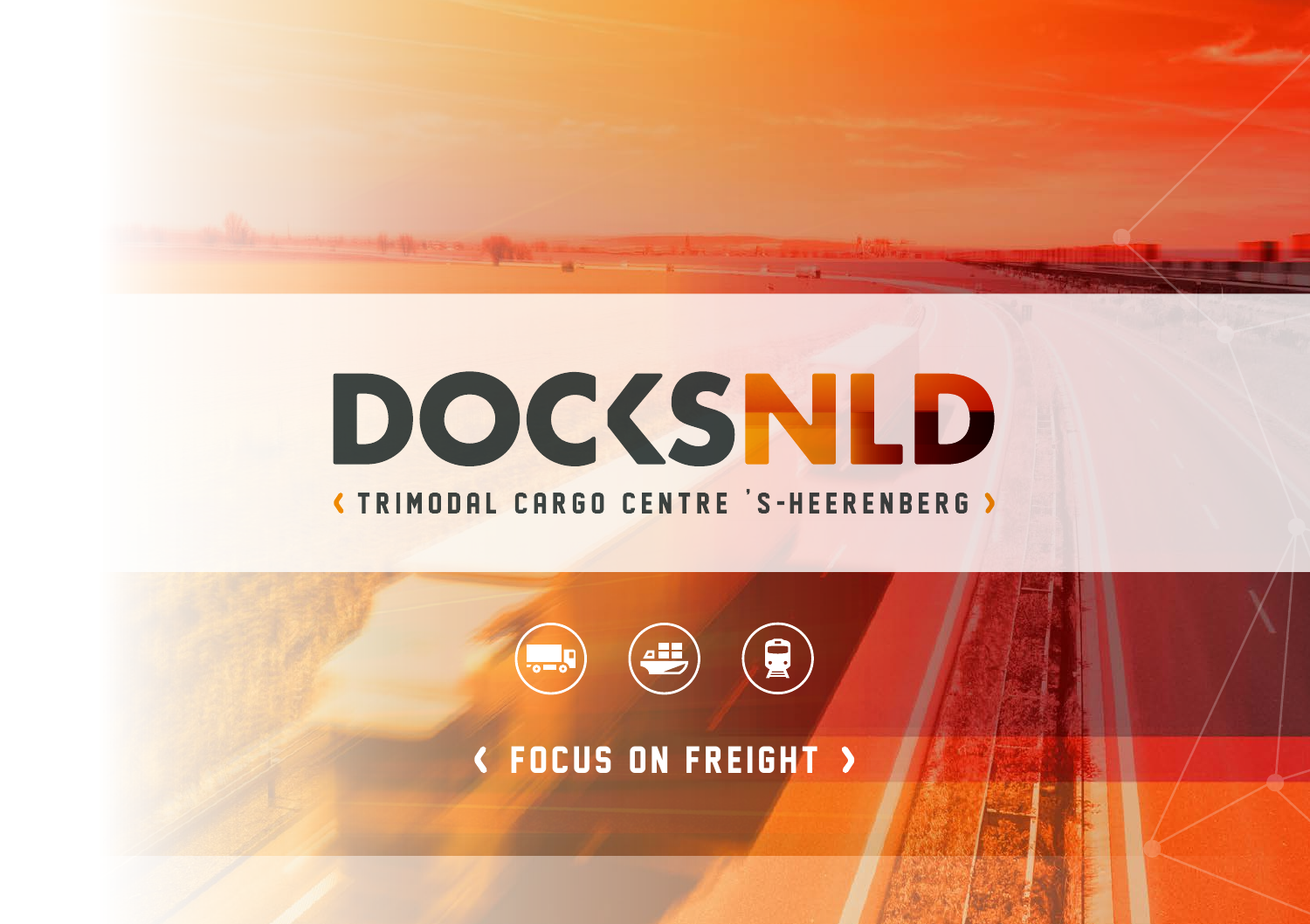## Large and flexible plots building up to 26 hectares and 22 meter height

DocksNLD offers you very large and flexible plots up to 260,000 sqm. On DocksNLD you can build up to 22 meters in height. Road infrastructure is completed and the site is directly available for all kinds of logistics services.

## UniQue location Short and fast trimodal connections to **THE RANDSTAD AND RHEINRUHR AREAS**

DocksNLD is located right on the border of Germany and The Netherlands: on the Dutch side of the border, in the town of 's-Heerenberg. The site is accessible from the E35 motorway (or German motorway: BAB 3 or Dutch: A12). The Rhein-Waal Terminal and the railway station in Emmerich am Rhein are located within 5 kilometers from this site. This offers you direct and fast intermodal connections to all other logistics hotspots in The Netherlands and Germany.

\*negotiable

## Quick realization Our project team assists you all the way

Choosing DocksNLD means that you will get support from the first email or phone call until your operation is up and running. Our team of professionals will help you to obtain your necessary permits in the fastest way possible. A dedicated professional from the municipality will help you with all questions you might have.

|                       | <b>Distance</b><br>(kms) | l. R     | 45          | ÷<br>$=$    |
|-----------------------|--------------------------|----------|-------------|-------------|
| DocksNLD - Rotterdam  | 154                      | 2.30 hrs | 10 a 11 hrs | ×           |
| DocksNLD - Maasvlakte | 187                      | 3 hrs    | 12 a 13 hrs |             |
| DocksNLD - Antwerpen  | 190                      | 3 hrs    | 16 a 17 hrs |             |
| DocksNLD - Duisburg   | 80                       | 1.15 hrs | 3 a 4 hrs   |             |
| DocksNLD - Basel      | 615                      | 10 hrs   | 快           | 10 a 12 hrs |

www.docksnld.com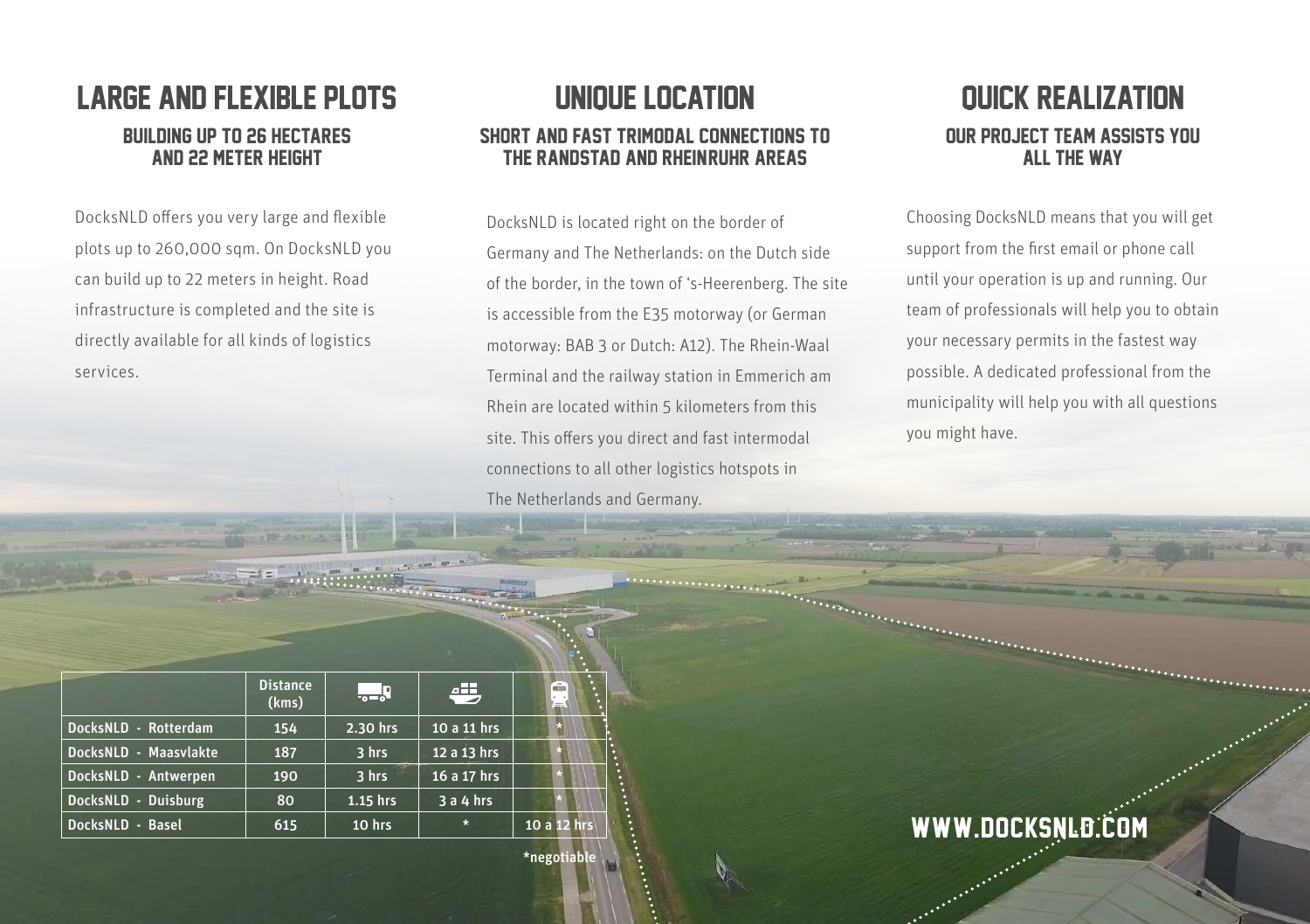